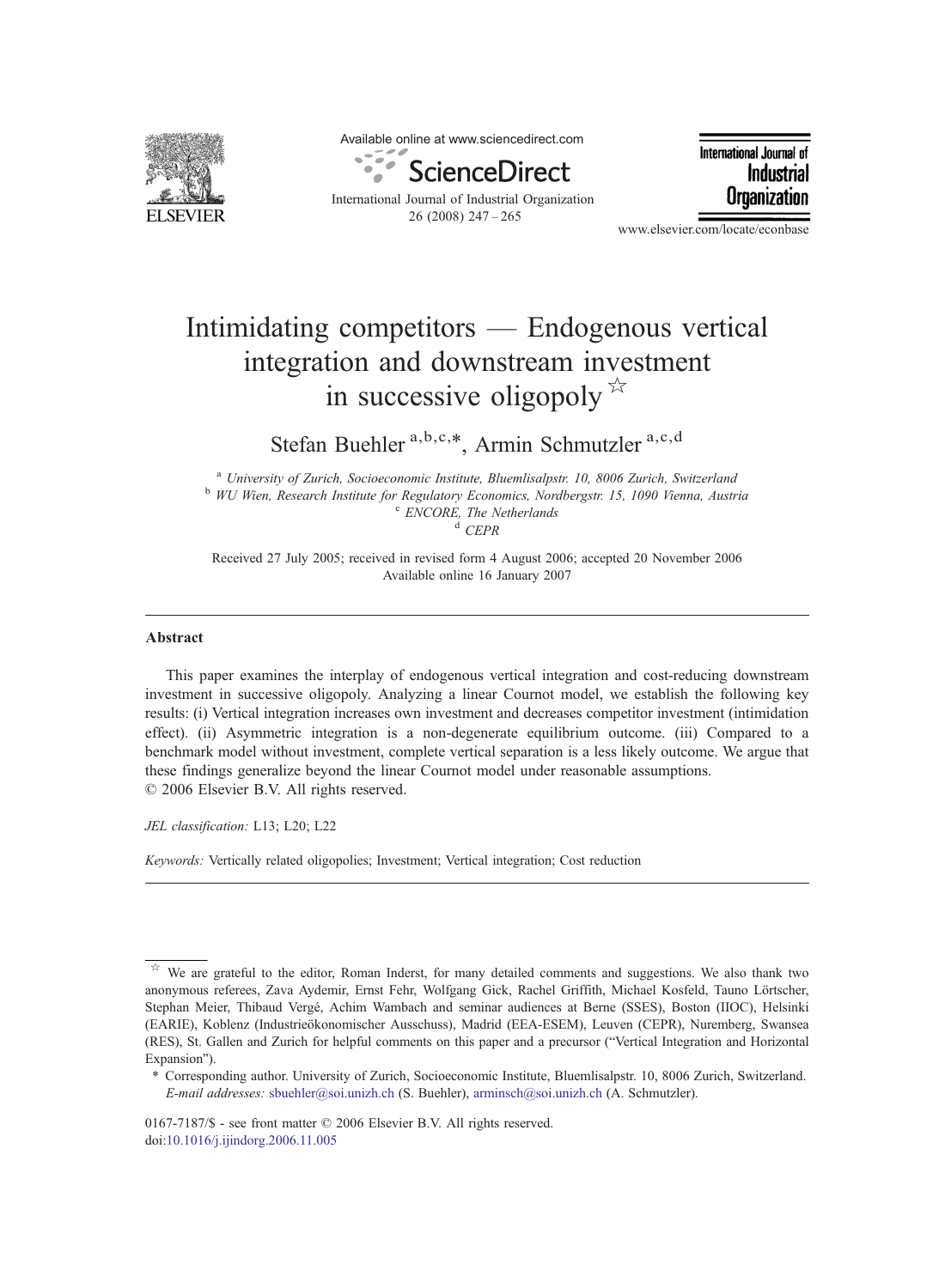## 1. Introduction

Understanding strategic behavior in successive oligopoly is an important objective of industrial organization. A substantial literature has highlighted the links between vertical market structure and pricing in successive oligopoly.<sup>1</sup> The relation between vertical market structure and cost-reducing investments has received comparatively little attention.<sup>2</sup> In the present paper, we argue that the interplay of endogenous vertical integration and investment decisions is crucial for our understanding of strategic behavior in successive oligopoly. In particular, we show that a firm's vertical integration generates what we call an "intimidation" effect, that is, vertical integration decreases cost-reducing investment by competitors. There is thus a strategic motive for vertical integration that has gone unnoticed in the previous literature. Incorporating endogenous investment decisions into successive oligopoly models also allows us to shed new light on the analysis of equilibrium industry structure and the relation between industry structure and performance, two key issues of the literature on endogenous vertical integration in successive oligopoly.

Our analysis first shows how vertical market structure affects the cost-reducing investments of individual firms. We then use the insights from this analysis to show how vertical structure and cost-reducing investments are determined as jointly endogenous by more primitive variables, such as market size and investment costs. To this end, we consider a simple linear Cournot model in the tradition of [Salinger \(1988\),](#page--1-0) which we modify to include both endogenous integration and investment decisions.

In this model, two downstream firms face two vertically-separated upstream suppliers. To produce one unit of the final product, downstream firms require one unit of an intermediate good produced by upstream firms. Downstream marginal costs consist of the costs of obtaining the intermediate good plus the costs of transforming the intermediate good into the final product. The timing of the game is as follows. In stage 1, downstream firms decide whether to integrate backwards by acquiring a supplier at fixed cost, thereby getting access to the intermediate good at marginal cost.<sup>3</sup> Three conceivable vertical structures can emerge from this stage. Under *inte*gration, there are two integrated supply chains, whereas under *separation*, there are two separated downstream firms buying the input from two upstream firms. Finally, there is the intermediate case of asymmetric integration with an integrated and a separated downstream firm. In stage 2, downstream firms can invest into reducing the costs of transforming the intermediate good into the final product, thereby increasing their transformation efficiency. In stage 3, the wholesale price at which the input good is sold to downstream firms is determined. In stage 4, product market competition takes place.

We first examine the relation between vertical market structure and cost-reducing investment, holding vertical market structure fixed. Our main results for this setting are the following. First, under asymmetric integration the integrated firm invests more into cost reduction than the separated competitor. Second, comparing two structures which differ only with respect to one firm's integration decision, we find that a firm's integration leads this firm to invest more and the competitor to invest less. The latter effect on the competitor—the intimidation effect of vertical

<sup>&</sup>lt;sup>1</sup> Contributions to this literature include [Ordover et al. \(1990\),](#page--1-0) [Hart and Tirole \(1990\)](#page--1-0), [Gaudet and Long \(1996\)](#page--1-0), [Abiru](#page--1-0) [et al. \(1998\)](#page--1-0), [Chen \(2001\)](#page--1-0), [Elberfeld \(2001, 2002\)](#page--1-0), [Jansen \(2003\)](#page--1-0), [Linnemer \(2003\)](#page--1-0), [Dufeu \(2004\),](#page--1-0) and [Buehler and](#page--1-0) [Schmutzler \(2005\).](#page--1-0)<br><sup>2</sup> Notable exceptions include [Banerjee and Lin \(2003\)](#page--1-0) and [Brocas \(2003\).](#page--1-0)<br><sup>3</sup> The assumption of fixed integration costs is a simplification that we shall discuss in some more detail below.